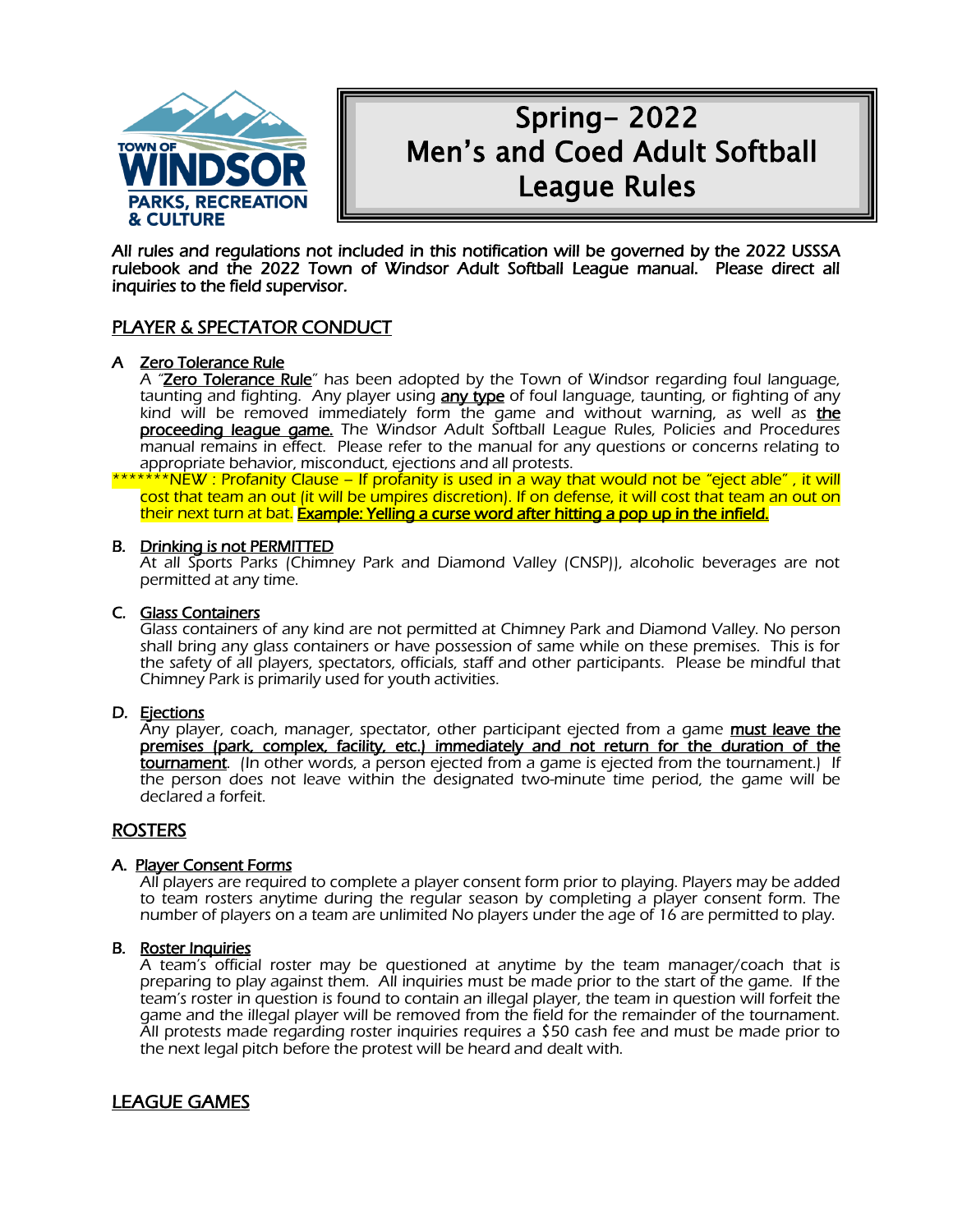# A. Time Limit

All games will be 55 minutes.

#### B. Run Rule

The run rule will be in effect for all games – ten (10) runs at the end of five (5) or more complete innings (or 4  $\frac{1}{2}$  innings if home team is ahead); fifteen (15) runs after four (4) innings (or 3  $\frac{1}{2}$ innings, if the home team is ahead); twenty (20) runs after three (3) innings (or 2  $\frac{1}{2}$  innings, if the home team is ahead).

#### C. One-Time Only Injured Player Courtesy Runner Rule

Players injured prior to their "at bat" are not permitted to use this courtesy runner rule. It is strongly advised to not play injured players or to enter them onto your lineup.. This rule may only be used one time for a player that becomes injured from the time the player is at bat until the player reaches 1st base. The injured player MUST reach first base for this rule to be applicable. The injured player must bat his next "at bat" or a legal substitute must enter in his/her place.

#### D. Flip-Flop Rule

The USSSA Flip-Flop Rule will be in effect for all tournament games.

#### E. Game Lineups

No new players may be added to any lineup once the lineup has been turned in to the scorekeeper and the game has commenced. Substitute players must be included on the lineup card if not using a "bat-through" lineup.

Please help games start on time! All team managers/coaches must have team lineups turned into the scorekeeper 10 minutes prior to game time. All lineups need to include the first and last names of players along with their jersey numbers. When completing your team lineup be mindful of the forfeit rule regarding when a player is ejected and a "bat through" lineup is being used.

#### F. Minimum Players

All teams must have a minimum of eight (8) players to start a game. If at the scheduled starting time a team does not have a minimum of eight (8) players, that game will be recorded as a forfeit. Co-ed teams may begin playing with more female players than male players, with a minimum of three (3) male players to start the game.

Those teams beginning a game with less than 10 players will receive outs when the  $9<sup>th</sup>$  and/or 10<sup>th</sup> positions in the lineup are scheduled to bat. These outs will only occur the first time through the batting order. (Caution: Be careful about putting two (2) females together in a lineup for Coed games if you are beginning with less than 10 players and expecting males to be substituted in later in the game. This can result in two (2) males batting consecutively in the lineup. If this occurs, an out will be declared. For additional information or help regarding this situation, please see the field supervisor.)

#### G. Substitutions

Please list all substitute players on the game lineup card. No new players may be added to the lineup once the game has begun. Substitutions may be made in the lineup when not using a bat-through lineup. When a substitution is made, the player entering the lineup in place of another player must bat in the order that the retiring player batted. If the retired player re-enters the game, he/she must reenter the lineup in the exact same batting order when he/she first left the game. All players in the lineup are not allowed to bat randomly. All players must bat in the order listed on the official game lineup.

#### H. Tie-Breakers

Tie breakers will be in effect for all games. All tie-breakers will be handled using an amended version of the International Tie-Breaker Rule. The first overtime inning shall consist of the last legal batter in the preceding inning being placed on second base to begin the next inning. The second overtime inning and each succeeding inning until the tie is broken shall consist of the last legal better in the preceding inning being placed on third base to begin the next inning.